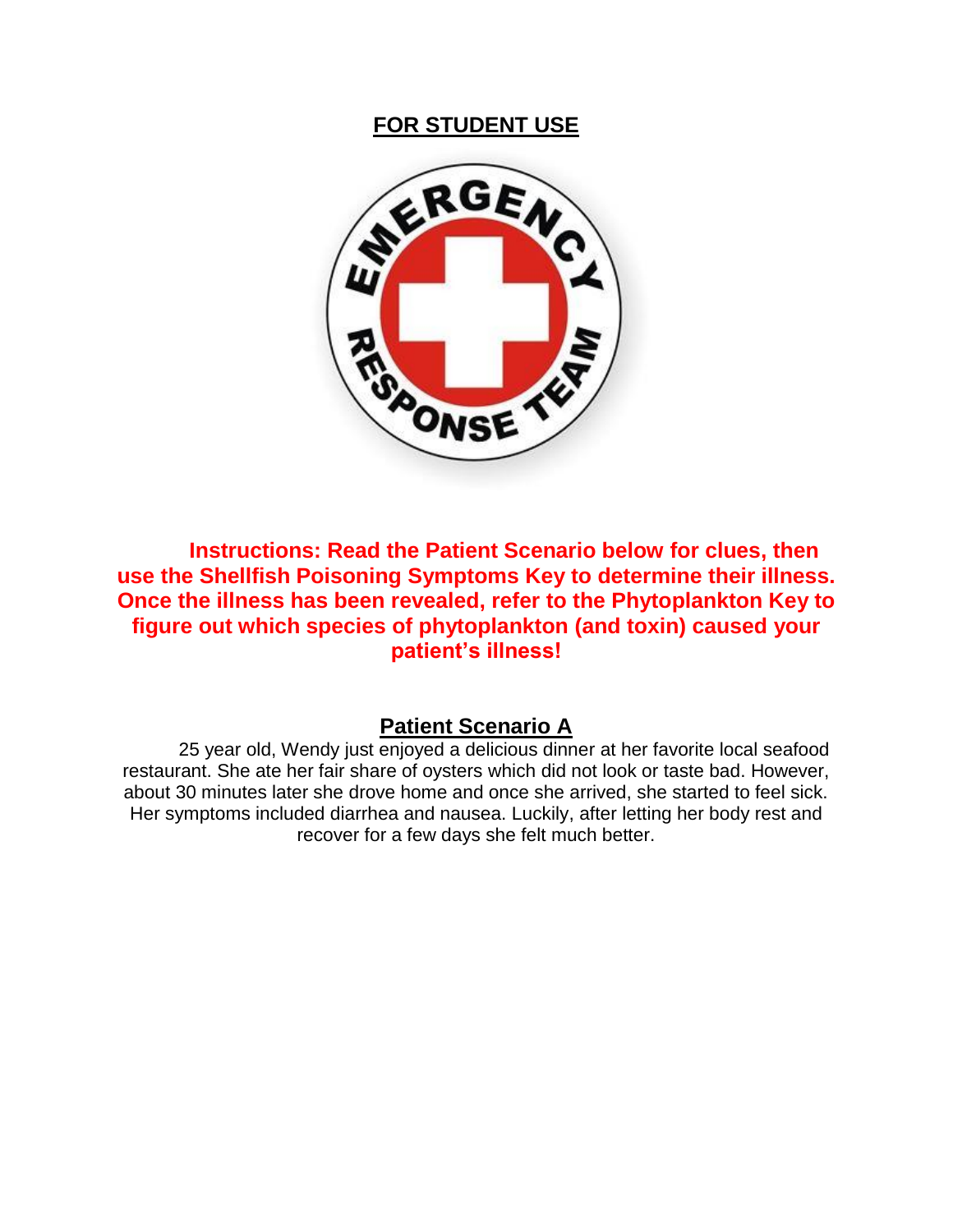

**Instructions: Read the Patient Scenario below for clues, then use the Shellfish Poisoning Symptoms Key to determine their illness. Once the illness has been revealed, refer to the Phytoplankton Key to figure out which species of phytoplankton (and toxin) caused your patient's illness!**

#### **Patient Scenario B**

Daniel was celebrating his 45<sup>th</sup> birthday at a nice restaurant. For dinner he ordered the daily special which included razor clams. A few days later Daniel started to feel dizzy and had a headache. He called out sick to work and decided to stay home and rest, hoping he'd feel better soon. However, later that day he woke up confused and disoriented. He also couldn't remember much from the last few days. His wife rushed him to the hospital where his symptoms worsened and vomiting ensued and Daniel slipped into a coma.

.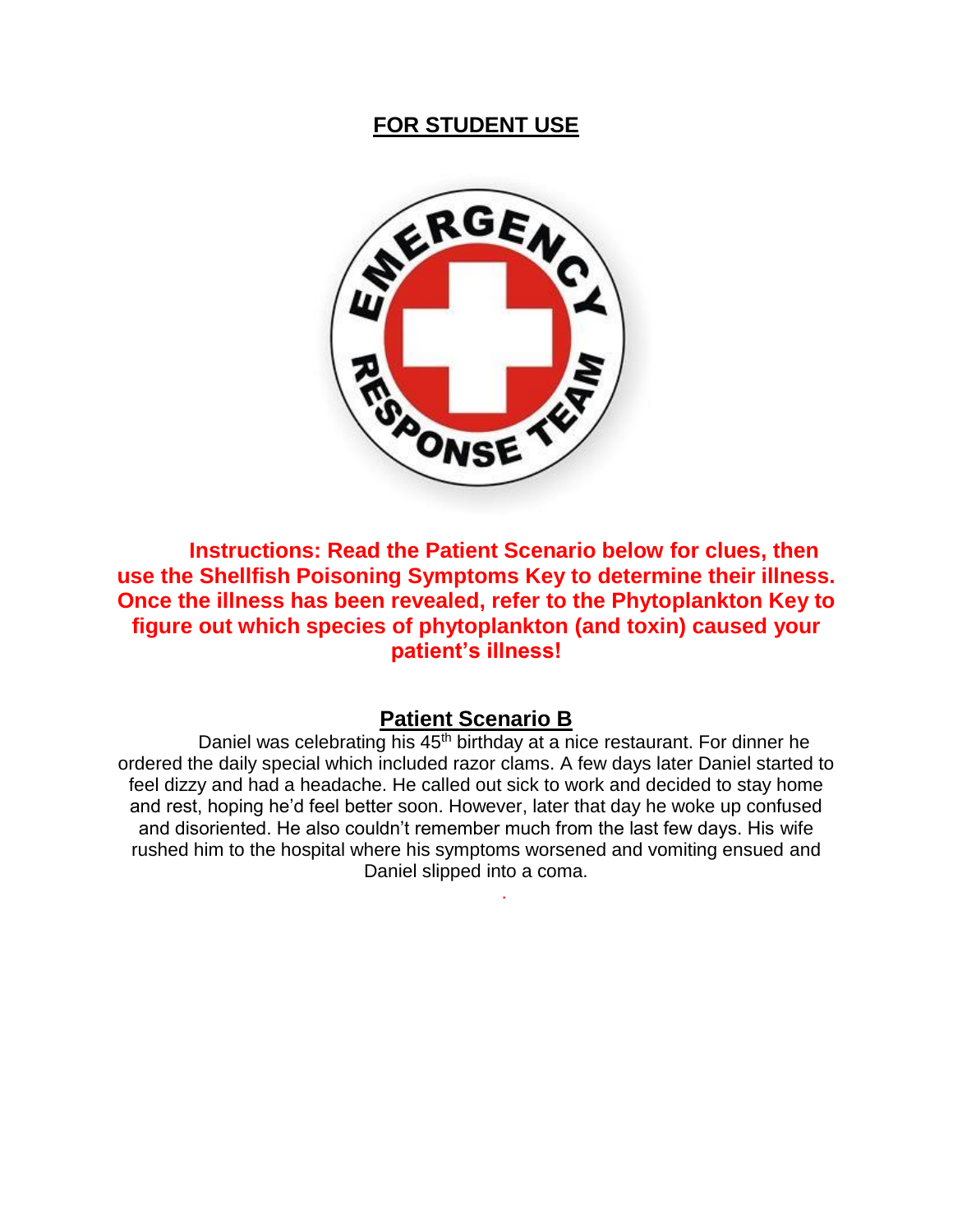

**Instructions: Read the Patient Scenario below for clues, then use the Shellfish Poisoning Symptoms Key to determine their illness. Once the illness has been revealed, refer to the Phytoplankton Key to figure out which species of phytoplankton (and toxin) caused your patient's illness!**

## **Patient Scenario**

Nathaniel is an elderly grandfather who enjoys eating seafood. He recently visited Disney World with his grandchildren and ate shellfish for dinner. A couple of hours later his speech started to slur and his body went into convulsions. He also told his wife that he felt like he was falling (also called vertigo) and that the hot bath water felt cold. After a couple of days of staying hydrated, David's symptoms subsided and he was back to normal.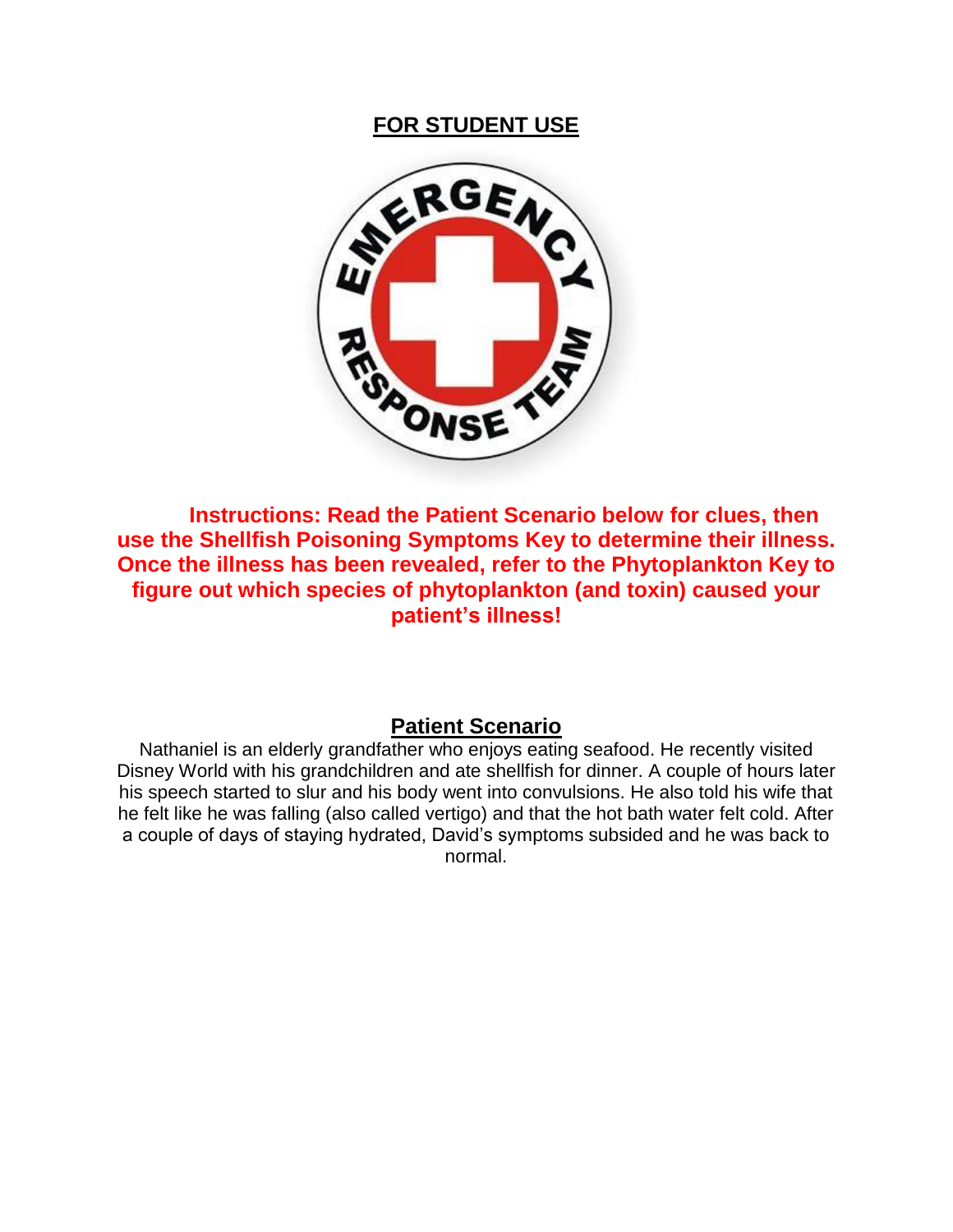

**Instructions: Read the Patient Scenario below for clues, then use the Shellfish Poisoning Symptoms Key to determine their illness. Once the illness has been revealed, refer to the Phytoplankton Key to figure out which species of phytoplankton (and toxin) caused your patient's illness!**

## **Patient Scenario**

11 year old Alexandra's favorite food is scallops. While celebrating her Father's 45<sup>th</sup> birthday at a fancy restaurant she ordered her favorite dish. Minutes after ingesting the scallops she complained of tingling in her lips and tongue. By the end of the meal her fingers and toes began to tingle too. Her parents took her to the hospital where, within a few hours, she experienced loss of limb function and paralysis of her chest and abdomen muscles.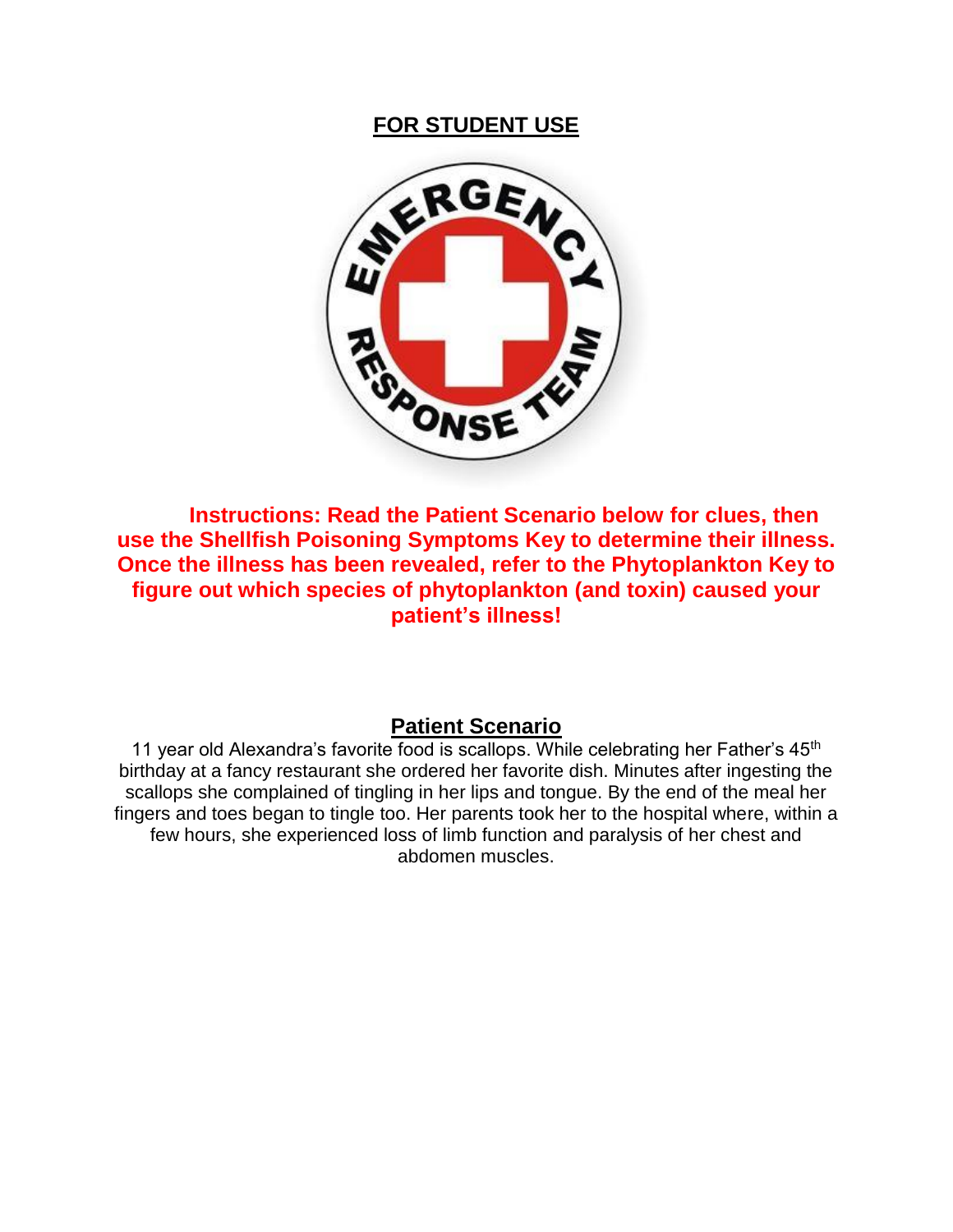

**Instructions: Read the Patient Scenario below for clues, then use the Shellfish Poisoning Symptoms Key to determine their illness. Once the illness has been revealed, refer to the Phytoplankton Key to figure out which species of phytoplankton (and toxin) caused your patient's illness!**

#### **Patient Scenario A:**

25 year old, Wendy just enjoyed a delicious dinner at her favorite local seafood restaurant. She ate her fair share of oysters which did not look or taste bad. However, about 30 minutes later she drove home and once she arrived, she started to feel sick. Her symptoms included diarrhea and nausea. Luckily, after letting her body rest and recover for a few days she felt much better.

*ANSWER: (Diarretic Shellfish Poisoning)*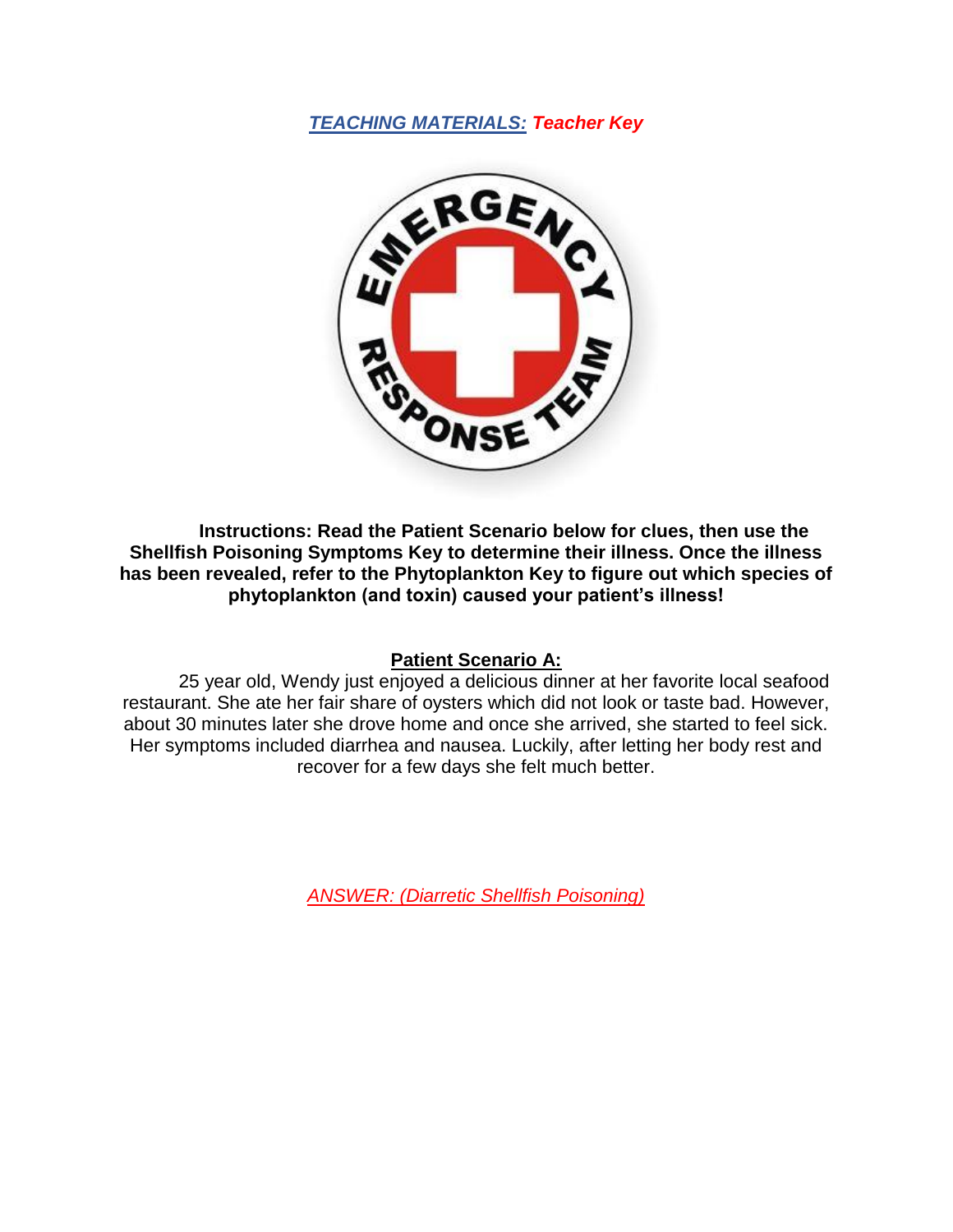

**Instructions: Read the Patient Scenario below for clues, then use the Shellfish Poisoning Symptoms Key to determine their illness. Once the illness has been revealed, refer to the Phytoplankton Key to figure out which species of phytoplankton (and toxin) caused your patient's illness!**

#### **Patient Scenario B:**

Daniel was celebrating his 45<sup>th</sup> birthday at a nice restaurant. For dinner he ordered the daily special which included razor clams. A few days later Daniel started to feel dizzy and had a headache. He called out sick to work and decided to stay home and rest, hoping he'd feel better soon. However, later that day he woke up confused and disoriented. He also couldn't remember much from the last few days. His wife rushed him to the hospital where his symptoms worsened and vomiting ensued and Daniel slipped into a coma.

*ANSWER: (Amnesic Shellfish Poisoning)*

.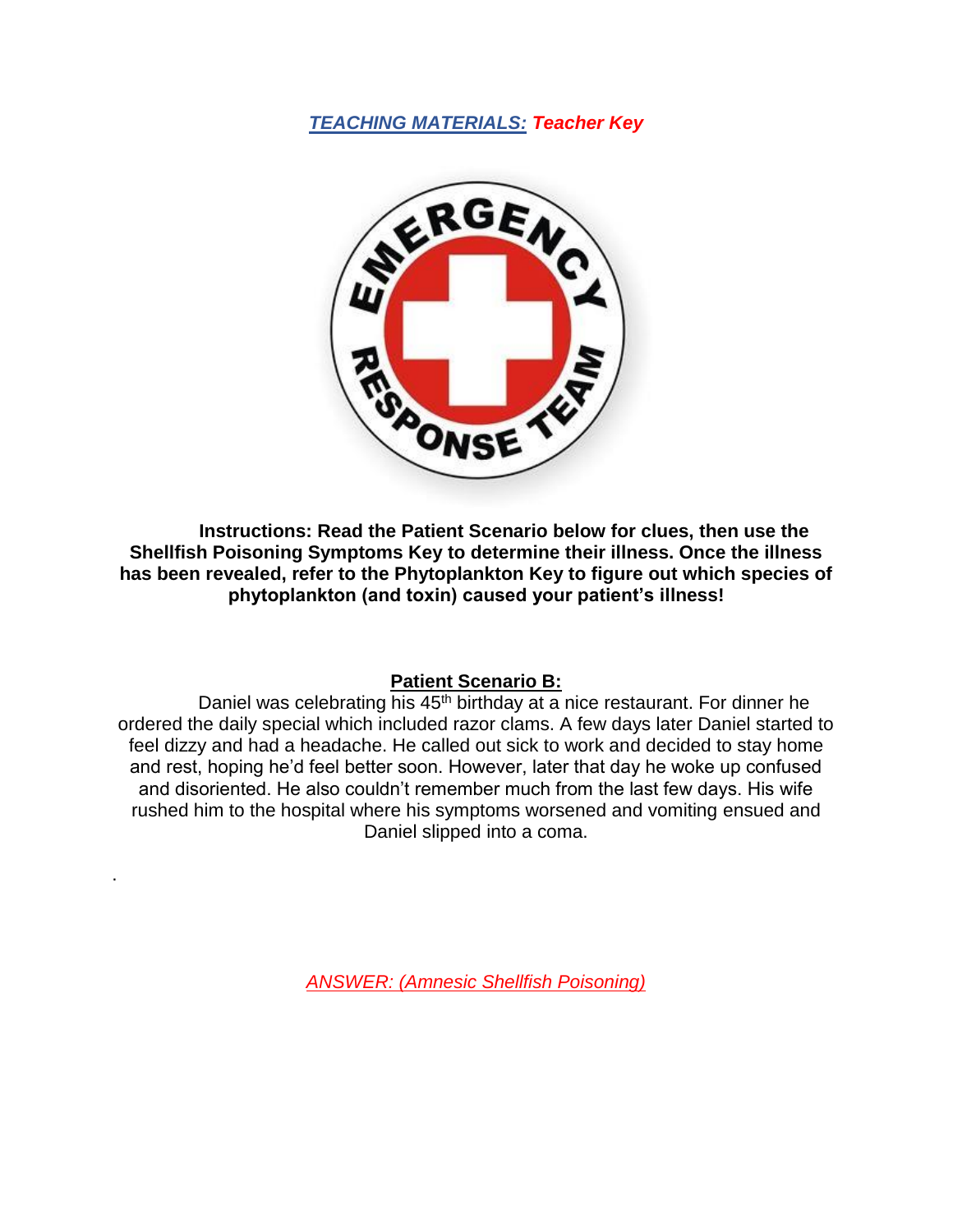

**Instructions: Read the Patient Scenario below for clues, then use the Shellfish Poisoning Symptoms Key to determine their illness. Once the illness has been revealed, refer to the Phytoplankton Key to figure out which species of phytoplankton (and toxin) caused your patient's illness!**

## **Patient Scenario C:**

Nathaniel is an elderly grandfather who enjoys eating seafood. He recently visited Disney World with his grandchildren and ate shellfish for dinner. A couple of hours later his speech started to slur and his body went into convulsions. He also told his wife that he felt like he was falling (also called vertigo) and that the hot bath water felt cold. After a couple of days of staying hydrated, David's symptoms subsided and he was back to normal.

*ANSWER: (Neurotoxic Shellfish Poisoning)*